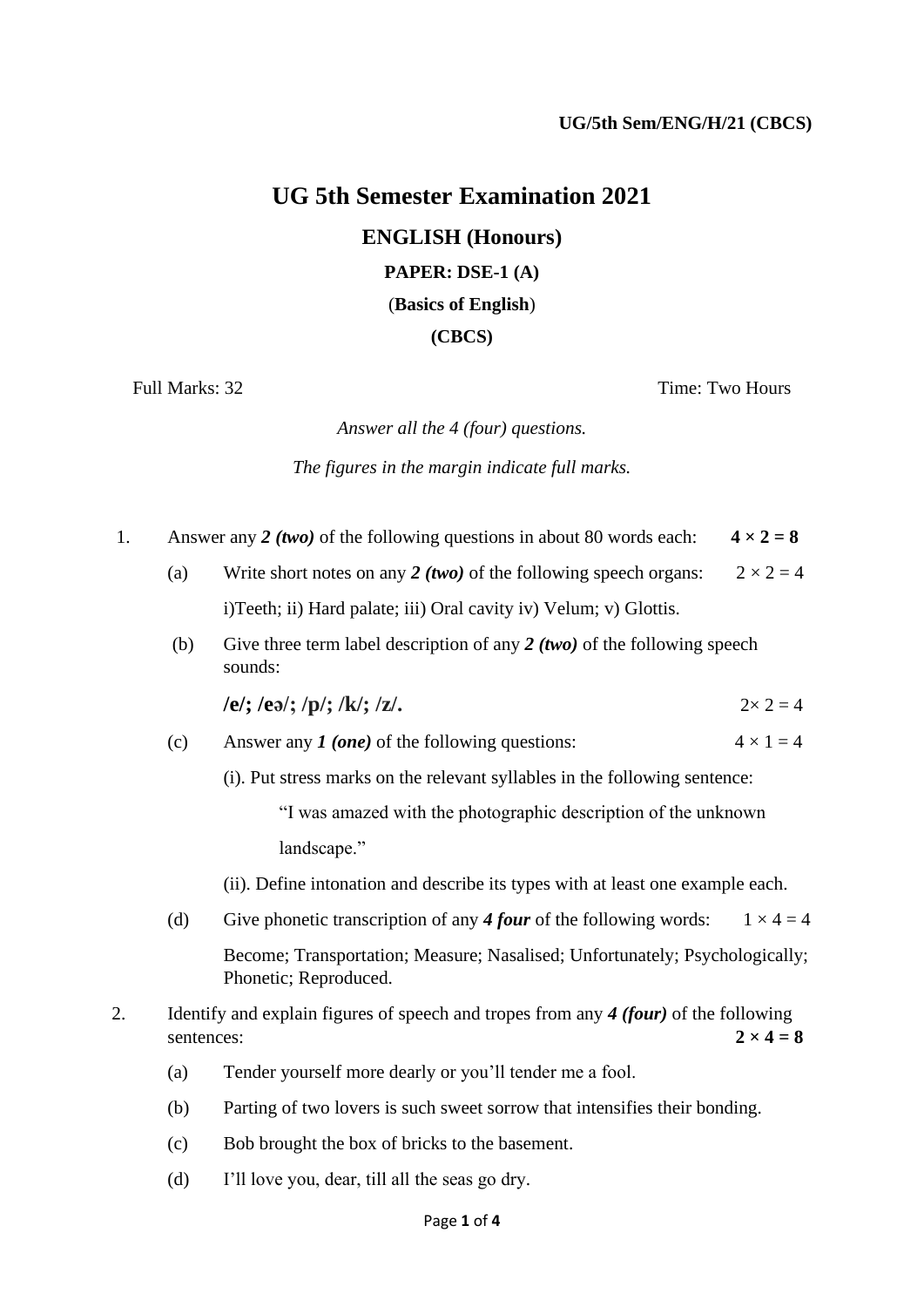- (e) Give every man thy ear, but few thy voices.
- (f) I wanted to get money, but the ATM died.
- (g) They covered themselves with dust and glory.
- (h) He kicked the brute with his angry boots.
- 3. Scan any *1 (one)* of the following passages, mention the meter and indicate variations, if any: **1**  $\times$  **8** = **8** 
	- (a). And there lay the rider distorted and pale, With the dew on his brow, and the rust on his mail: And the tents were all silent, the banners alone, The lances unlifted, the trumpet unblown.

 OR (b).

But oh! that deep romantic chasm which slanted Down the green hill athwart a cedarn cover! A savage place! as holy and enchanted As e'er beneath a waning moon was haunted By woman wailing for her demon-lover!

4. Write short notes on any *2 (two)* of the following topics in about 120 words each:

 $4 \times 2 = 8$ 

- (a). Difference between "consonant shift" and "stress shift."
- (b). French influence on English Grammar.
- (c). Johnsonese.
- (d). Influence of trade and commerce on English vocabulary.
- (e). English as a "global *lingua franca*."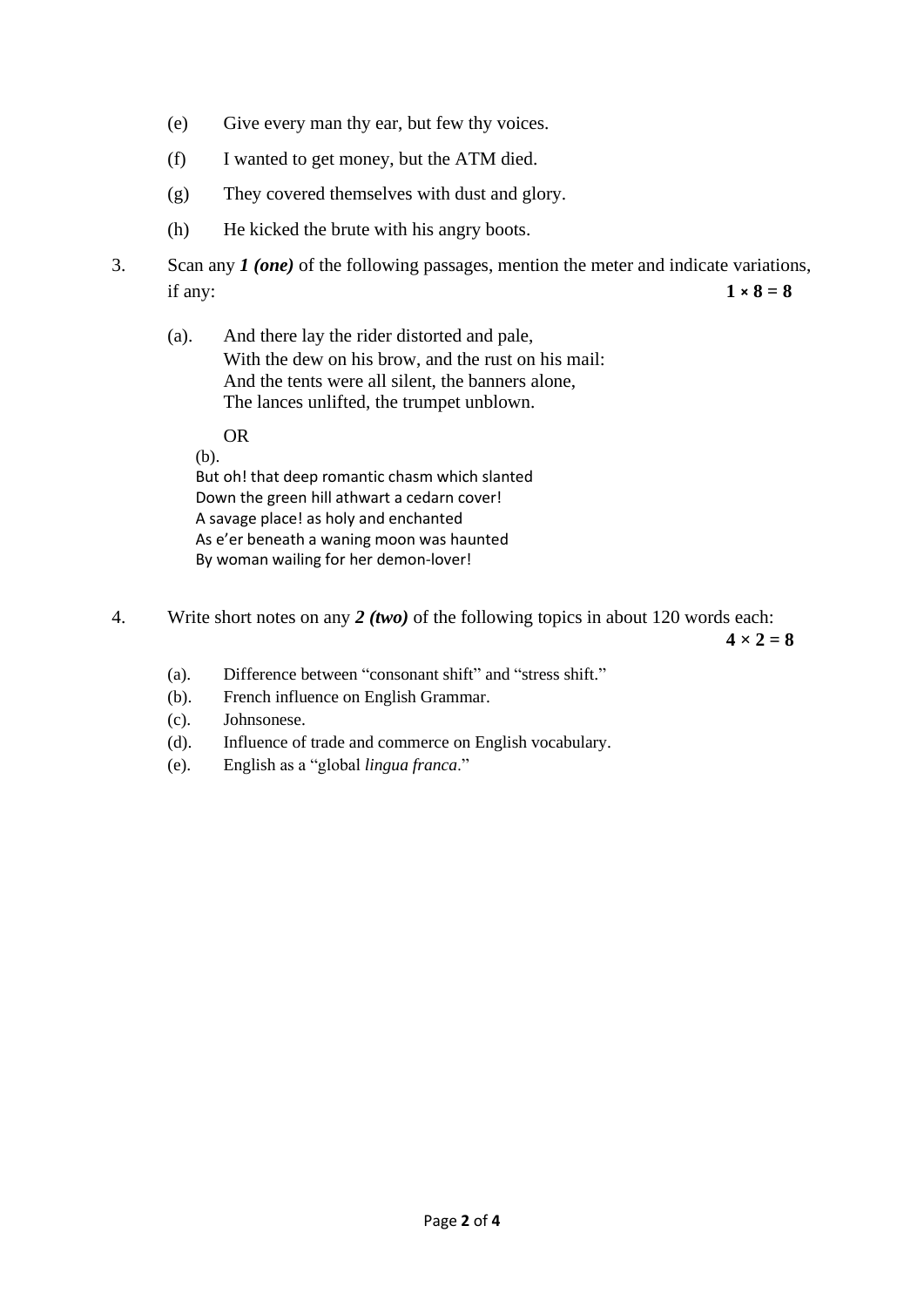# **British Literature Post World War II**

**Paper : DSE-1 (B)**

Full Marks: 32 Time: Two Hours

The figures in the margin indicate full marks.

1. Answer the following questions in about 200 words each:

 $6 \times 4 = 24$ 

(a) Evaluate 'Look Back in Anger' as a play that brings out the virtues and the follies of the "angry young men".

#### OR

- (b)Comment on the portrayal of Alison in the play.
- (c) Bring out the significance of the title 'Possession' in A. S. Byatt's novel.

OR

- (d)Consider A. S. Byatt's *Possession* as a fictional specimen of Neo-Victorianism.
- (e) How does the girl "prosper" in Angela Carter's 'The Werewolf'? Describe with special reference to the text.

OR

- (f) Comment on Frank O' Connor's portrayal of the father-son relationship in My Oedipus Complex.
- (g)To what extent does spatiality inform and punctuate the poetry of Imtiaz Dharker? Discuss with reference to the poems on your syllabus.

OR